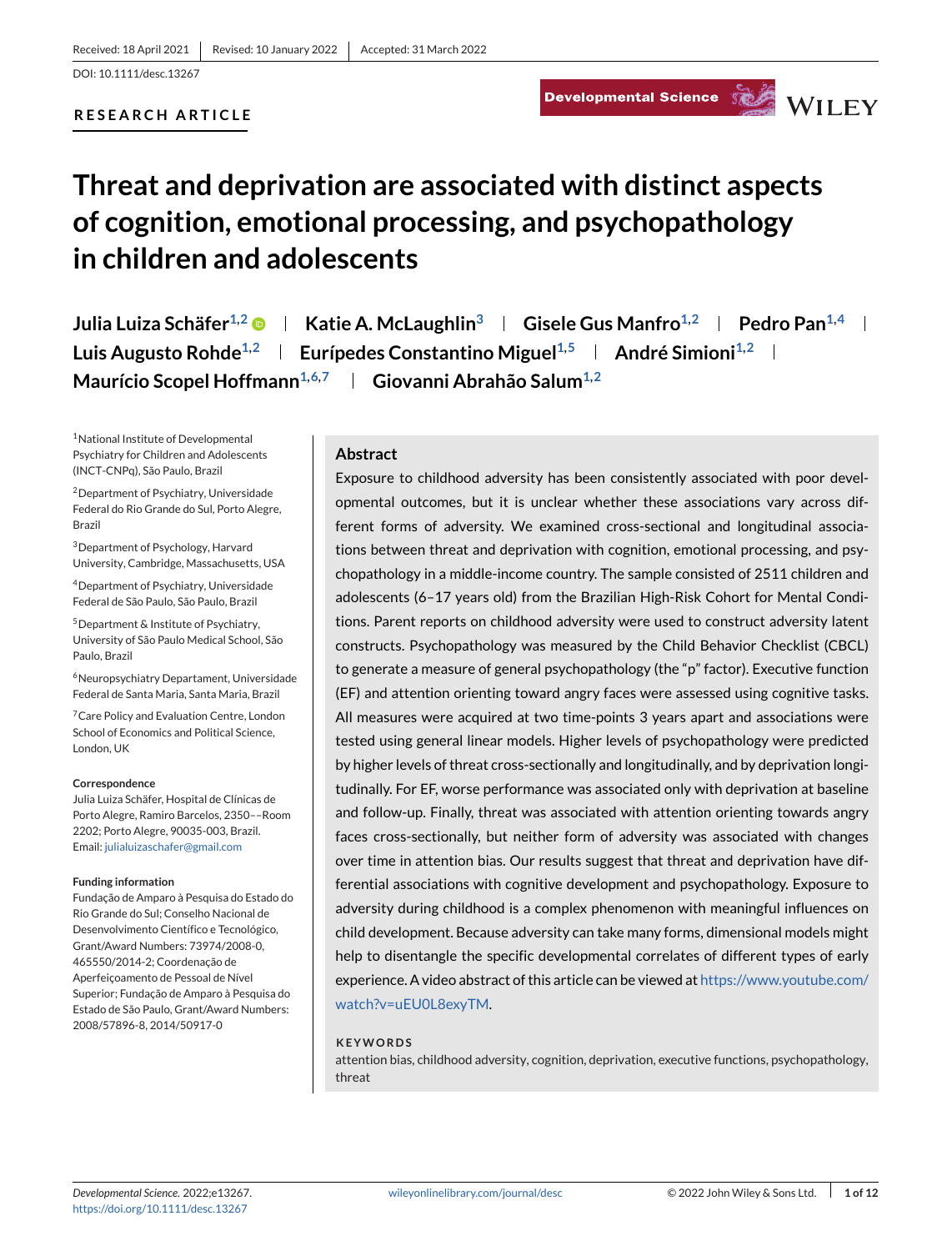# **1 INTRODUCTION**

Childhood adversity involves negative environmental experiences that require considerable adaptation by an average child, including physical, emotional, and sexual abuse, physical and emotional neglect, domestic violence, and parental absence (McLaughlin, [2016\)](#page-10-0). These experiences are highly prevalent around the world (Costello et al., [2002\)](#page-9-0), especially in low- and middle-income countries (Viola et al., [2016\)](#page-11-0). Exposure to childhood adversity represents a public health problem due to its extensive costs to society and individuals (Magruder & McLaughlin, [2017\)](#page-10-0), leading to poorer mental health (Green et al., [2010;](#page-10-0) Mclaughlin et al., [2012\)](#page-10-0) and academic achievement in the form of lower grades, higher school-days absence, and more frequent suspensions (Lansford et al., [2002\)](#page-10-0). Determining how adverse childhood experiences influence emotional and cognitive development is critical to developing novel strategies for preventing the emergence of developmental problems in children who have experienced adversity.

Distinguishing core dimensions that underlie distinct adversity experiences is a prominent strategy to address developmental outcomes related to exposure to childhood adversity (Mclaughlin & Sheridan, [2016\)](#page-10-0). One relevant model, the dimensional model of adversity and psychopathology (DMAP), proposes the existence of core underlying dimensions that cut across diverse forms of adversity. It posits that childhood adversity encompasses experiences involving levels of threat and deprivation (Humphreys & Zeanah, [2014\)](#page-10-0). Experiences of threat are defined as those involving the presence of an unexpected input that represents a threat to the physical integrity or well-being of the child, such as physical, sexual, and emotional abuse, witnessing domestic violence, and exposure to violence in the community or at school. Experiences of deprivation are those characterized by the absence of expected social, cognitive, and emotional inputs that provide complex learning opportunities expected throughout development, such as physical and emotional neglect, parental absence, poverty, and material deprivation (McLaughlin, [2016;](#page-10-0) McLaughlin et al., [2019, 2014;](#page-10-0) Sheridan & Mclaughlin, [2014\)](#page-11-0). This dimensional model of adversity provides some advantages in understanding the developmental influences of adversity. It allows the simultaneous assessment of the frequency and severity of differential experiences reflecting both dimensions, as well as facilitates the examination of specific mechanisms leading to psychopathology. It argues that experiences characterized by high levels of threat have particularly strong influences on emotional processing—particularly about cues that are negative or potentially threatening, whilst deprivation is more strongly associated with poor performance on complex cognitive tasks, such as those involving executive functions (EFs) (Mclaughlin & Sheridan, [2016;](#page-10-0) McLaughlin et al., [2014\)](#page-10-0).

Even though prior work examining the correlates of different forms of childhood adversity on developmental outcomes can present some mixed results, they generally support a pattern of differential associations of threat and deprivation with important developmental outcomes. For example, threat has already been found to have a unique effect on fear conditioning (Machlin et al., [2019\)](#page-10-0), deficits in automatic emotion regulation (Lambert et al., [2017\)](#page-10-0), and physiological reactiv-

#### **RESEARCH HIGHLIGHTS**

- ∙ Exposure to threat and deprivation are associated with psychopathology longitudinally, but threat seems to play a more important role in this association;
- ∙ Exposure to deprivation, and not threat, is associated with worse performance in executive functions tasks at baseline and longitudinally;
- ∙ Exposure to threat is associated with attention orienting towards angry faces cross-sectionally, but neither form of adversity is associated with attention bias longitudinally;
- ∙ Threat and deprivation seem to have differential associations with cognitive development and psychopathology.

ity (Busso et al., [2017\)](#page-9-0), while deprivation has already been found to have a unique effect on cognitive control (Machlin et al., [2019\)](#page-10-0) and to be more strongly associated with reduced executive functioning when compared to threat (Johnson et al., [2021\)](#page-10-0). Moreover, children who have experienced violence, one form of threat, required less perceptual information to identify anger (Pollak & Sinha, [2002;](#page-10-0) Pollak et al., [2000\)](#page-10-0), classified a wider range of negative emotions as anger (Pollak & Kistler, [2002\)](#page-10-0), and exhibited attention biases to threatening social information (Shackman & Pollak, [2014\)](#page-11-0) in previous studies. Different patterns have been observed among children exposed to deprivation. Despite relying on relatively small samples, some previous studies suggest that children exposed to deprivation had more difficulty discriminating emotional expressions than nonexposed or threat-exposed children (Pollak et al., [2000\)](#page-10-0) and that previously institutionalized children identified fewer emotional expressions correctly when compared to nonexposed children (Wismer Fries & Pollak, [2004\)](#page-11-0). It is important to note, however, that evidence concerning emotion recognition and deprivation might also be mixed, considering previous findings reporting on certain areas of emotion recognition being unaffected among institutionalized children (Miller et al., [2016\)](#page-10-0). Furthermore, previous data report on the association of threat with both internalizing and externalizing psychopathology (Busso et al., [2017\)](#page-9-0), as well as deprivation with externalizing psychopathology through verbal abilities (Miller et al., [2020\)](#page-10-0) and with internalizing and externalizing psychopathology through language ability (Weissman et al., [2000\)](#page-11-0).

The previous literature is limited in two important ways. First, most research investigating the correlates of childhood adversity in child development has focused on youth living in high-income countries. However, previous data have shown that estimates of trauma exposure in childhood are higher among youth living in low-/middle-income countries when compared to high-income countries (Viola et al., [2016\)](#page-11-0), stressing the need for more studies focusing on such populations. Second, most existing research investigating the associations between childhood adversity, psychopathology, and cognition is cross-sectional and does not examine how these experiences longitudinally influence the development of emotion, cognition, and psychopathology.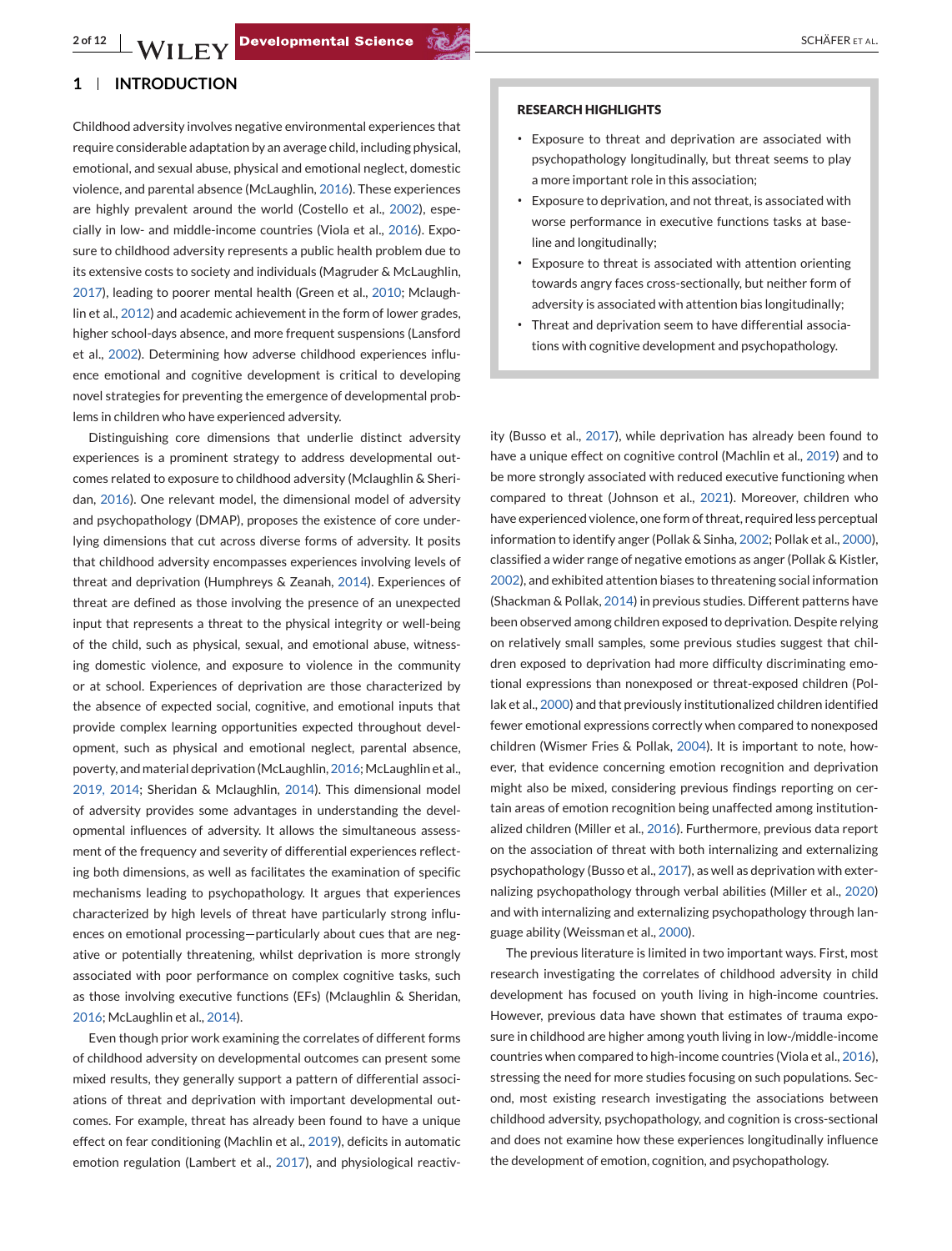deprivation.

In this study, we examined the longitudinal associations of threat and deprivation with cognition, emotion, and psychopathology in children and adolescents in a large school-based community sample from a middle-income country. Specifically, we aimed (McLaughlin, [2016\)](#page-10-0) to evaluate the latent constructs of threat and deprivation in a large community sample from Brazil, and (Costello et al., [2002\)](#page-9-0) to investigate associations of threat and deprivation experiences with EF, emotional processing measured by attention orienting toward angry faces, and psychopathology. We hypothesized that a model specifying distinctions among adversities would provide a good fit for the data. We also expected that attention orienting toward angry faces would be associated with threat, but not deprivation,

that worse EF would be associated with deprivation, but not threat, and that psychopathology would be associated with both threat and

#### **2 METHODS AND MATERIALS**

#### **2.1 Study design, procedures, and participants**

Data for this study are drawn from the baseline and 3-year followup waves of the Brazilian High-Risk Cohort for Mental Conditions (BHRCS), a school-based community cohort from the cities of São Paulo and Porto Alegre. Briefly, in the year 2010, 9937 parents of 6–14 year-old children from 57 schools in São Paulo and Porto Alegre were screened using the Family History Survey (Salum et al., [2014\)](#page-11-0). From this sample, two subgroups were recruited for further assessments. One subgroup was randomly selected ( $n = 957$ ), while the other was selected from a high-risk score procedure used to identify children with current symptoms and/or family history of psychiatric disorders (*n* = 1554). The high-risk score procedure consists of the calculation of an index of family load based on the FHS considering mother, father, or siblings' presentation of any of the five disorders of interest for this study (Attention deficit and hyperactivity disorder, anxiety disorders, obsessive compulsive disorder, psychotic experiences, and learning disorders). This index expresses the percentage of members in the family that screened positively for each of the disorders assessed, adjusted for relatedness.

A total of 2511 children/adolescents and their parents were assessed at two time-points through questionnaires and interviews about the history of exposure to adversities and psychopathology. Children/adolescents also completed neurocognitive tests at both time points. The authors assert that all procedures contributing to this work comply with the ethical standards of the relevant national and institutional committees on human experimentation and with the Helsinki Declaration of 1975, as revised in 2008. All procedures involving human subjects were approved by the institutional review boards of all institutions involved in the study (CAAE: 74563817.7.1001.5237). Written, and verbal informed consent was obtained from all participants. For a detailed description of the study, its procedures, and sample see Salum et al. (2014) (Goodman et al., [2000\)](#page-9-0).

#### **2.2 MEASURES**

#### 2.2.1 Adversity experiences

Selected variables from the baseline evaluation of the BHRCS were chosen based on theoretical models of adversity (McLaughlin et al., [2014\)](#page-10-0). We examined the number and frequency of different forms of threat experiences to model the dimension of threat. Variables selected for measuring experiences of threat were drawn from two sources: the Posttraumatic Stress Disorder (PTSD) assessment of the Development and Well-Being Assessment (DAWBA) (Salum et al., [2016\)](#page-11-0) and questionnaires specifically designed for the BHRCS (Goodman et al., [2000\)](#page-9-0). Lifetime exposure to physical and sexual abuse, attack or threat, witnessing domestic violence, and witnessing attack were investigated from parent reports only using the first section of the PTSD assessment in the DAWBA with questions such as "*Has the child ever suffered physical violence (maltreatment) that he/she remembers?*." Some variables, such as life experiences of bullying, and frequency (never, once or twice, from time to time, and often) and experiences of physical and emotional abuse were informed by both, parents and the children, through questions such as *"Has the child (you) ever been bullied in his/her(your) life?," and* "*Has your child(you) ever been cursed by some adult, with words like "ass," "idiot," "stupid," or being yelled that he/she was(you were) no good?"* (Mclaughlin et al., [2017\)](#page-10-0). Sexual abuse experiences were reported only by the parents and due to its low frequency (see Table 2 in the supplemental material) on both sources of information (DAWBA's PTSD assessment and the questionnaire), both variables were combined to form one sexual abuse exposure variable.

Deprivation measures included indicators of neglect, parental absence, and measures of material forms of deprivation that are strongly associated with cognitive forms of deprivation (e.g., reduced exposure to complex language early in development) (Associação Brasileira de Empresas (ABEP) [2010;](#page-9-0) Romeo et al., [2018\)](#page-10-0). Deprivation was measured through the assessment of mother's educational level (adjusted into four categories ranging from higher education to no study), family income (measured in quintiles), socioeconomic classification according to Brazilian Economic Classification Criterion (A/B– –the wealthiest, C, or D/E––the poorest) (Achenbach & Rescola, [2001\)](#page-9-0), father presence (in contact, noncontact, deceased, or unknown), and the frequency (never, once or twice, from time to time, and often) of exposure to physical neglect (Mclaughlin et al., [2017\)](#page-10-0). Physical neglect was informed by both, parents, and the children, through the question "*Has it ever happened to your child(you) of not having anything to eat and/or having to wear dirty or torn clothes?,"* and father contact was assessed through the question "*What is the current contact status of the child's father?*." (See the Supplemental Table S1 for more detailed information). Our assessment of deprivation was composed mostly of proxy measures, in a way that their presence does not necessarily indicate deprivation directly, but merely increases the likelihood of living under deprived conditions. Those types of indicators are well-suited for latent analysis, for which deprivation is a latent concept indicated by several indicators.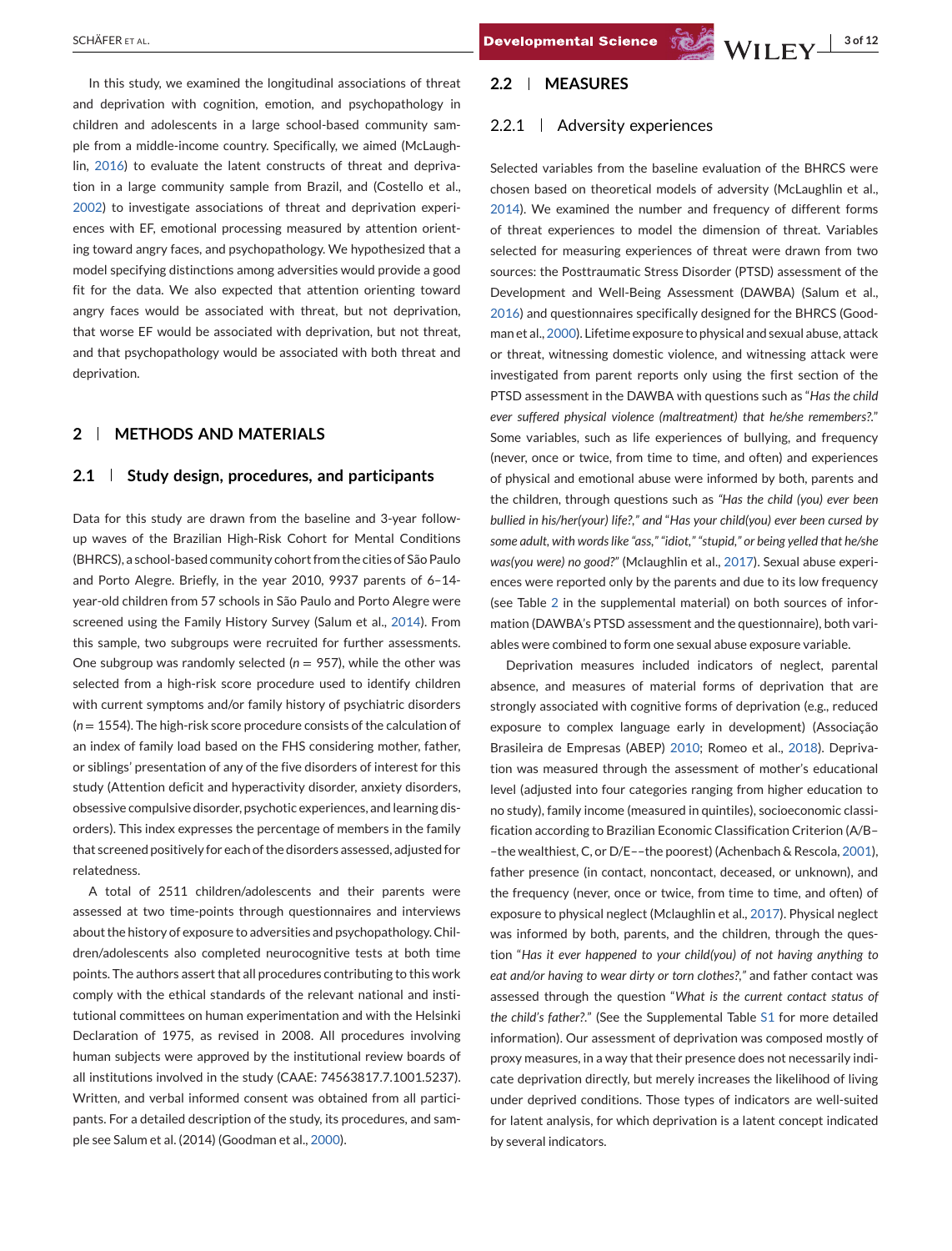### 2.2.2 | Psychopathology

Psychopathology was measured dimensionally at baseline and followup through the Child Behavior Checklist (CBCL) (Bordin et al., [2013;](#page-9-0) Clark et al., [2021\)](#page-9-0). The CBCL is a parent-report questionnaire that assesses the child's emotional, behavioral, and social problems yielding a total score (including all items), as well as an internalizing and externalizing score. A bifactor model with one dimension of general psychopathology (the "p" factor) was fitted to the data with two residualized dimensions of internalizing and externalizing psychopathology. Our goal was not to estimate the structure of psychopathology in the sample, but rather to generate a dimensional measure capturing the severity of psychopathology symptoms transdiagnostically. Although debate exists about measurement models of p-factor, recent work suggests that the rank order stability of individuals is similar across these approaches, making p-factor estimation appropriate for studying individual differences in transdiagnostic psychopathology (Wechsler, [2002\)](#page-11-0). Only general psychopathology scores were used for further analysis. Details on the model are in the Supplemental Material.

#### 2.2.3 Cognition

*EFs*. Three dimensions of EF were calculated to create a second-order model of EF. The dependent variable was a single EF standardized score encompassed by latent variables representing working memory, inhibitory control, and temporal processing dimensions. Higher scores represent better EF. At both baseline and follow-up, we performed a second-order model in which EFs were a high-order factor informed by three lower-order factors: working memory (Digit Span Backwards and Corsi Blocks Backwards), inhibitory control (Go/No-Go task (GNG) and Conflict Control Task (CCT)), and temporal processing (time anticipation (TA) 400 ms). The benefit of using a second-order model, instead of a single factor model where all tasks load on a first-order EF latent variable, is that such first-order model resulted in an unacceptable fit. For a detailed description of the EF measure, see the Supplemental Material.

*Working memory* was measured by the *digit span* (a subtest of the WISC-III) (Vandierendonck et al., [2004\)](#page-11-0) and Corsi *blocks* tasks (Hogan et al., [2005\)](#page-10-0). Both tasks involve the repetition of a given sequence. While in the *digit span task*, the participants hear and repeat an increasingly difficult sequence of numbers, either forward or backward, in the Corsi *blocks task*, they repeat an increasingly difficult spatial sequence tapped by a researcher on up to nine identical blocks. Both outcomes are the level at which a correct repetition failed twice consecutively.

*Inhibitory control* was measured by the CCT (Bitsakou et al., [2008\)](#page-9-0) and the GNG (Toplak & Tannock, [2005\)](#page-11-0). Both consist of arrow-based visual stimuli with a total of 100 trials divided into two different instructions. In the *CCT*, participants are asked to press a button indicating the direction or opposite direction of arrows shown on the screen. Participants either press the button indicating the correct

direction of a green arrow (75 congruent trials) or press the button indicating the opposite direction of a red arrow (25 incongruent trials). The *GNG* requires participants to completely suppress the tendency to press the buttons indicating the direction of the green arrows (75 *go* stimuli trials) when a double-headed green arrow (25 *no-go* stimuli trials) appears on the screen. For both tasks, the intertrial interval was 1500 ms, and the stimulus duration was 100 ms. The outcomes were the percentage of correct responses in the incongruent trials (CCT) and the percentage of successful inhibitions in the *no-go* trials (GNG).

Finally, *temporal processing* was measured by *TA tasks* 400 ms (Barkley, [1997\)](#page-9-0) on baseline and follow-up. This task requires participants to anticipate when a visual stimulus will appear. In a game-like manner, the task involves an allied spaceship running out of oxygen and the participant has to give it to them to save the crew. In each task, the allied spaceship is visible for the first 10 trials, while for the remaining 16 trials, the spaceship is invisible due to an invisible shield. Then, participants are asked to press a button to anticipate when it arrives. A 750-ms window of time to respond correctly and feedback after every trial are given. The anticipation interval is 400 ms. The outcome is the mean percentage of the button pressed in the correct time window interval for the invisible part of the task. Tasks involving temporal delays with flexible cognitive demands have been proposed to be a part of EF in some models (Martel et al., [2016\)](#page-10-0). Temporal processing tasks used have previously been well-correlated with the other EF tasks in our sample (Manfro et al., [2019;](#page-10-0) Salum et al., [2012\)](#page-11-0). Results for EF model fit are reported in the Supplemental Material.

#### 2.2.4 Emotional processing

*Attention orienting toward angry faces*. Attention orienting toward angry faces was assessed using a dot-probe task in Eprime 2.0 (Psychology Software Tools, USA) and has been used in a previous study derived from the BHRC (Hu & Bentler, [1999\)](#page-10-0). The task consists of the presentation of paired threatening (angry) and neutral face photographs followed by a probe at the location of one of the two photographs. Each trial starts with a central fixation cross (for 500 ms), followed by the face pair (for 500 ms) which is replaced with the probe (for 1100 ms). Participants are instructed to press one of the response keys to indicate whether the probe appeared on the left, or right side of the screen. Trials are, randomly, either congruent (16 trials), with threatening faces and probes appearing on the same side of the screen, or incongruent (16 trials), with threatening faces appearing on opposite sides of the screen. The intertrial interval varies randomly from 750 to 1250 ms. Since the neutral and the threatening stimuli are in different screen locations, they compete for attention. Therefore, attention orienting toward angry faces is measured as the difference in reaction time between the task's trials in which the probe replaces a neutral stimulus versus those in which the probe replaces a threatening stimulus. Response times were excluded as errors from trials where the response was incorrect or did not occur before probe offset. Additionally, response times less than 200 ms or more than 2 standard deviations above each participant's mean were excluded as outliers,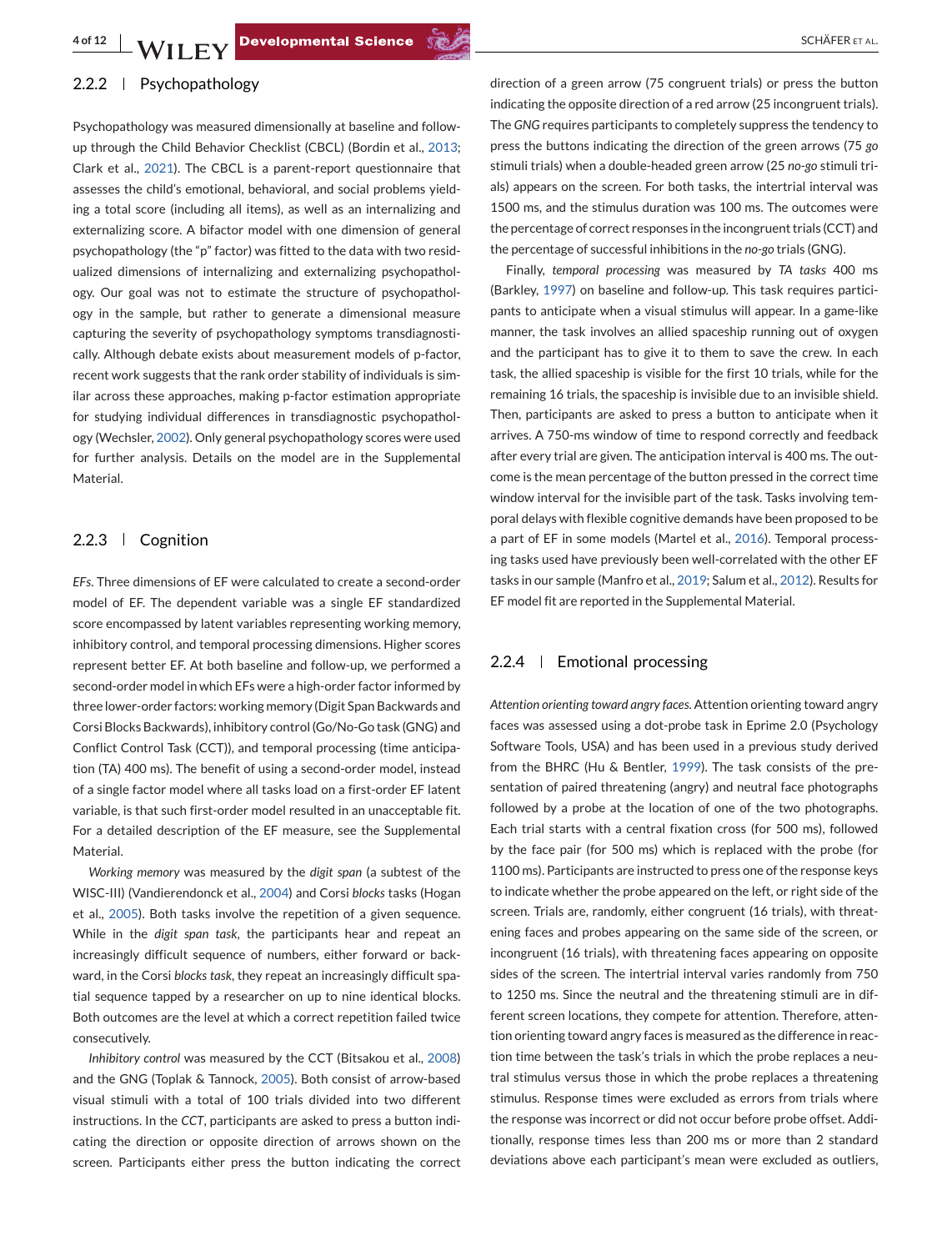as well as attention bias scores were not calculated if more than 50% response times data were missing. Therefore, the dependent variable was a standardized score of attention orienting toward angry faces. Scores greater than zero represent biases in attention toward threats and lower than zero biases in attention away from threats.

#### **2.3 Data analysis**

First, we conducted factor analyses to assess the latent structure of threat and deprivation adversity experiences at baseline, and the EF and psychopathology models at baseline and follow-up. Missing data were accounted for using full information maximum likelihood estimation. Model goodness of fit was evaluated using root-meansquare error of approximation (RMSEA), comparative fit index (CFI), and Tucker–Lewis index (TLI). RMSEA equal to or below 0.06, and a CFI and a TLI above 0.95 indicate a good fit (Kline et al., [2013;](#page-10-0) Platt et al., [2018\)](#page-10-0).

Second, we used the observed factor scores from the validated models to test the cross-sectional and longitudinal associations of threat and deprivation with each outcome following a series of steps. First, we tested cross-sectional associations using three linear regression models adjusted for age and sex with threat and deprivation levels at baseline as simultaneous predictors of (McLaughlin, [2016\)](#page-10-0) psychopathology, (Costello et al., [2002\)](#page-9-0) EF, and (Viola et al., [2016\)](#page-11-0) attention bias at baseline as dependent variables. Second, longitudinal associations were tested also using three models adjusted for age and sex with threat and deprivation levels at baseline as simultaneous predictors of (McLaughlin, [2016\)](#page-10-0) psychopathology, (Costello et al., [2002\)](#page-9-0) EF, and (Viola et al., [2016\)](#page-11-0) attention bias 3 years later as dependent variables. Longitudinal models were adjusted and controlled for the outcome variable levels at baseline. Sensitivity analyses were conducted testing the same models described above excluding the measure of family income as a marker of deprivation. No significant differences were found when comparing the results from the models with and without family incomed as a marker of deprivation. Third, to check the assumptions of linear models, interaction effects of threat and deprivation with age and sex were tested independently for each one of the adversity measures using fully saturated models for three- and twoway interactions (Supplemental Tables S7-S10). If interactions were found, marginal analyses were conducted to further understand such results and are depicted in detail in the supplemental material (Supplemental Tables S11 and S12). The same approach of cross-sectional and longitudinal models, followed by multiple two- and three-way interaction models and marginal analyses were conducted as exploratory analyses to examine specific associations of threat and deprivation, and (McLaughlin, [2016\)](#page-10-0) internalizing and (Costello et al., [2002\)](#page-9-0) externalizing psychopathology. Detailed results are reported in the supplemental material (Supplemental Table S13). Two- and three-way interactions between adversity, age, and sex were conducted (Supplemental Tables S14–S17) followed by marginal analyses (Supplemental Figure S5).

Finally, further exploratory analyses were conducted examining whether EFs and attention orienting toward angry faces could serve as

mediators linking exposure to threat and deprivation to general psychopathology, as well as internalizing and externalizing specific psychopathology. Such hypothesis was tested through two similar longitudinal mediation models, both having threat and deprivation at baseline as concurrent predictors and general, internalizing and externalizing psychopathology at follow up as concurrent outcomes, and EFs and attention orienting toward angry faces (McLaughlin, [2016\)](#page-10-0) at baseline and (Costello et al., [2002\)](#page-9-0) at follow-up as concurrent mediators. Detailed results are presented in the Supplemental Material (Supplemental Figures S6 and S7 and Supplemental Tables S18 and S19). Data analysis was performed using the *Mplus* software (version 7.3) and the *lavaan* package from R (version 3.6.1).

#### **3 RESULTS**

#### **3.1 Descriptive statistics**

The total sample was comprised of 2511 children and adolescents with a mean age of 10.42 years old at baseline and 13.71 years old on followup. Among those, 1375 (54.8%) were male, and 1256 (50.1%) were from the city of São Paulo. Descriptive data on variables of interest are shown in Table [1](#page-5-0) and additional descriptive data are in the Supplemental Material (Supplemental Table S2).

#### **3.2 Threat and deprivation latent structure**

The model of threat and deprivation as latent variables (Supplemental Figure S1) was tested using the baseline measures. The model consisted of eleven indicators for the dimension of threat and six indicators of the dimension of deprivation (Supplemental Table S1). The model had acceptable fit indexes (CFI =  $0.937$ , TLI =  $0.922$ , RMSEA =  $0.032$ ), with all indicators presenting significant contributions to each distinct construct. Detailed information about the model is provided in Table [2.](#page-6-0)

#### **3.3 General psychopathology (the "p" factor)**

Higher levels of threat at baseline were associated with higher levels of general psychopathology at baseline (*β* = 0.522, *p* < 0.001; 95% CI [0.475, 0.569]), and three years later (*β* = 0.176, *p* < 0.001; 95% CI [0.119, 0.232]), while higher levels of deprivation at baseline predicted higher levels of general psychopathology only 3 years later (*β* = 0.072, *p* = 0.003; 95% CI [0.025, 0.119]), with smaller effect size (Table [3\)](#page-6-0). One interaction between threat and age in predicting psychopathology at follow-up was found (*β* = −0.030, *p* = 0.021; 95% CI [-0.055, -0.004]) (Supplemental Table S9), suggesting that the influence of threat on psychopathology was stronger for younger children than older children (Supplemental Table S11 and Supplemental Figure S3). The latent model that generated the general psychopathology measure fits the data well according to recommended goodness-of-fit statistics, as described in the Supplemental Material.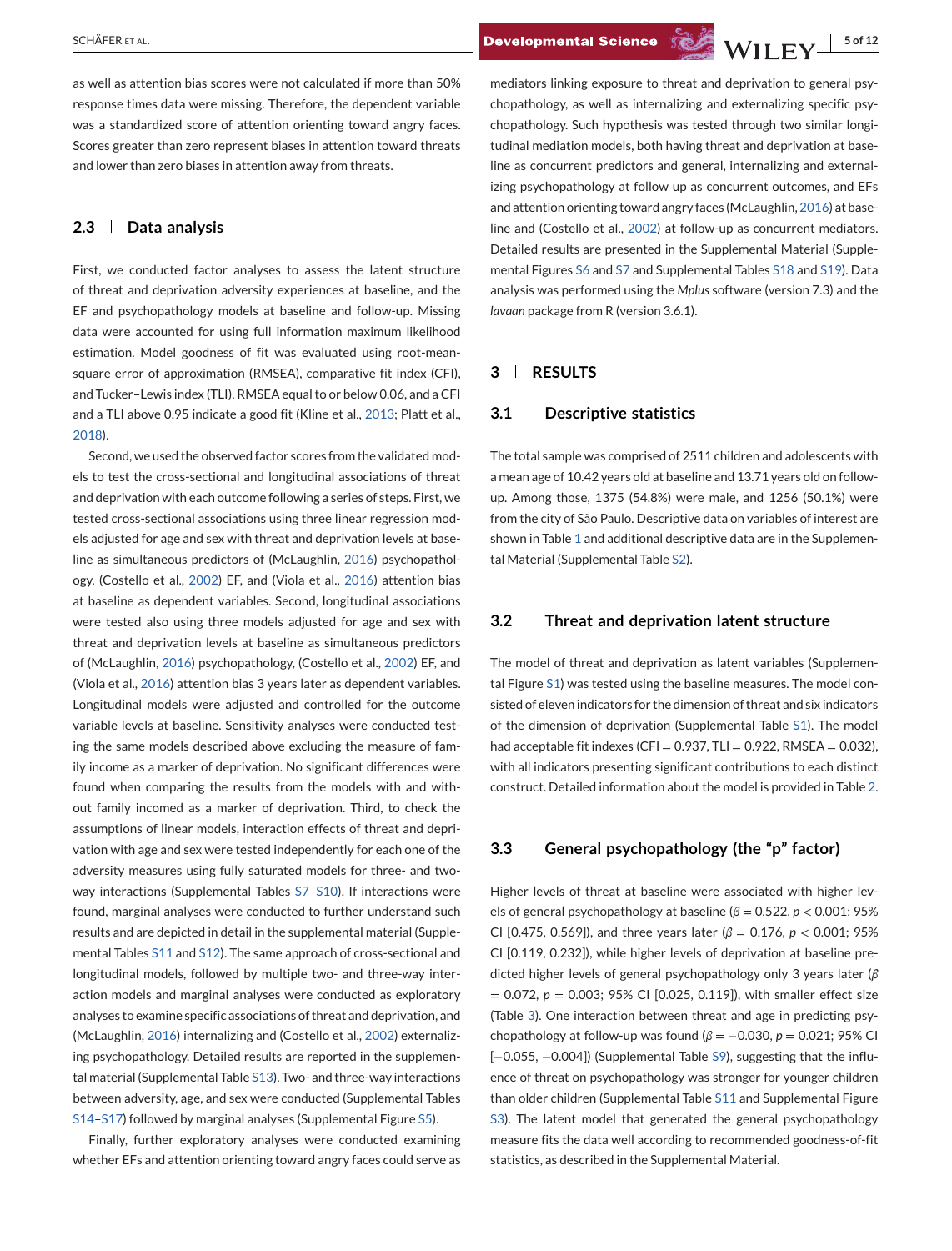|                  |         |           |                 | Valid N           | 2010           | 1679                | 2010                       |                | 1880                      | 1880                     |                    | 1704                        | 1701                   |                     | 1701                                 | 1603                                              |                                                                                                                                               |
|------------------|---------|-----------|-----------------|-------------------|----------------|---------------------|----------------------------|----------------|---------------------------|--------------------------|--------------------|-----------------------------|------------------------|---------------------|--------------------------------------|---------------------------------------------------|-----------------------------------------------------------------------------------------------------------------------------------------------|
|                  |         |           |                 | Skewness/Kurtosis | $0.13, -089$   | 3.78, 27.83         | 1.41, 1.78                 |                | $-0.44,-0.06$             | 0.15, 0.69               |                    | $-1.06, 0.52$               | 1.5, 1.83              |                     | $-1.28, 1.97$                        | 0.16, 13.36                                       |                                                                                                                                               |
|                  |         |           |                 | Range             | $9.2 - 17.87$  | 21.65-8658.01       | $0 - 90$                   |                | $0 - 13$                  | $0 - 13$                 |                    | $0-1$                       | $0 - 1$                |                     | $0-1$                                | $-297.93 - 411$                                   |                                                                                                                                               |
| 3-year follow-up |         |           |                 | Mean (sd)         | 13.5(1.9)      | 783.8 (656.8)       | 14.6 (15.0)                |                | 5.6(2.5)                  | 4.1(2.0)                 |                    | 0.7(0.3)                    | 0.2(0.2)               |                     | 0.8(0.2)                             | 2.9(40.0)                                         |                                                                                                                                               |
|                  |         |           |                 | Valid N           | 2511           | 2110                | 2511                       |                | 2223                      | 2249                     |                    | 2165                        | 2158                   |                     | 2185                                 | 2148                                              |                                                                                                                                               |
|                  | Valid N | 2511      | 2511            | Skewness/Kurtosis | $0.13, -0.91$  | 2.04, 6.9           | 1.34, 1.69                 |                | $0.08, -0.12$             | 0.45, 1.34               |                    | $-0.37, -0.47$              | 0.97, 0.12             |                     | $-0.69, -0.02$                       | 0.17, 3.56                                        |                                                                                                                                               |
|                  | ℅       | 54.8      | 50              | Range             | $5.83 - 14.37$ | 29.94-4910.18       | $0 - 101$                  |                | $0 - 14$                  | $0 - 12$                 |                    | $0-1$                       | $0-1$                  |                     | $0-1$                                | $-357.17 - 288$                                   |                                                                                                                                               |
| <b>Baseline</b>  | z       | 1375      | 1256            | Mean (sd)         | 10.2(1.9)      | 757.6 (536.6)       | 17.2(16.1)                 |                | 4.8(2.1)                  | 3.5(1.6)                 |                    | 0.6(0.2)                    | 0.3(0.2)               |                     | 0.6(0.2)                             | 5.2(53.0)                                         | Note: Crude scores for psychopathology, executive function tasks, and attention orienting toward angry faces are presented in order to inform |
|                  |         | Sex: male | Site: São Paulo |                   | Age (years)    | Family income (BRL) | CBCL: Total CBCL<br>scores | Working memory | Corsi block<br>(backward) | (backward)<br>Digit span | Inhibitory control | CCT% correct<br>inhibitions | Go/No-Go:<br>comission | Temporal processing | Time anticipaion<br>$(0.4 s)$ : hits | orienting toward<br>angry faces (ms)<br>Attention |                                                                                                                                               |

angry races (ms)<br>Note: Crude scores for psychopathology, executive function tasks, and attention orienting toward a<br>about the variables' characteristics on the sample.<br>Abbreviations: CBCL, Child Behavior Checklist; CCT, Co about the variables' characteristics on the sample.

Abbreviations: CBCL, Child Behavior Checklist; CCT, Conflict Control Task; GNG, Go/no-go Task.

<span id="page-5-0"></span>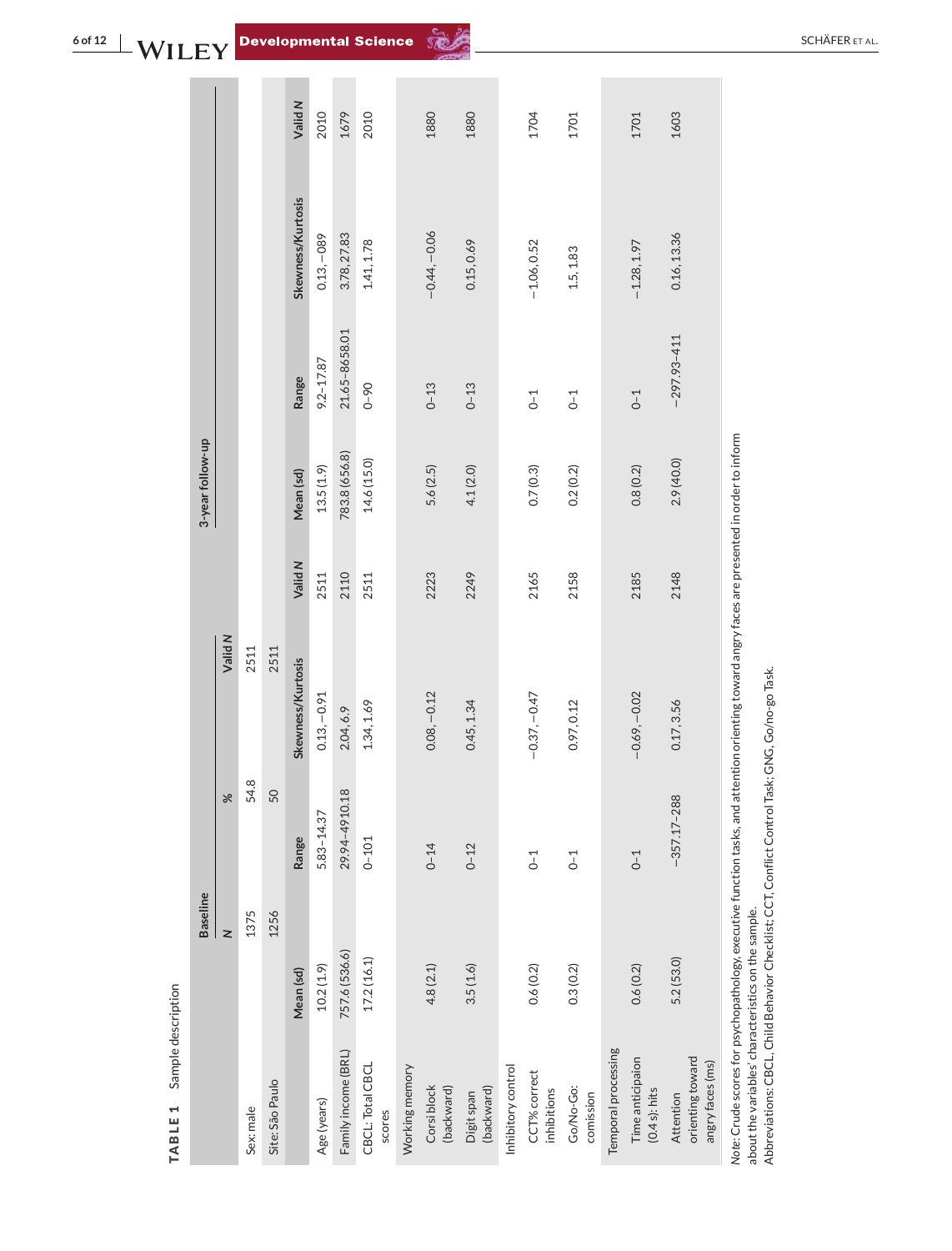#### <span id="page-6-0"></span>**TABLE 2** Factor loadings of the Threat and Deprivation Model

|                                     | <b>Estimate</b> | S.E.  | Est./S.E. | p-value |
|-------------------------------------|-----------------|-------|-----------|---------|
| <b>Threat</b>                       |                 |       |           |         |
| Bullying exposure (parent report)   | 0.483           | 0.033 | 14.650    | < 0.001 |
| Bullying exposure (child report)    | 0.159           | 0.039 | 4.123     | < 0.001 |
| DAWBA: physical abuse               | 0.830           | 0.037 | 22.399    | < 0.001 |
| Physical abuse (parent report)      | 0.658           | 0.038 | 17.383    | < 0.001 |
| Physical abuse (child report)       | 0.245           | 0.044 | 5.589     | < 0.001 |
| Emotional abuse (parent report)     | 0.542           | 0.028 | 19.038    | < 0.001 |
| Emotional abuse (child report)      | 0.229           | 0.038 | 5.962     | < 0.001 |
| Sexual abuse (total)                | 0.559           | 0.061 | 9.090     | < 0.001 |
| DAWBA: attack or threat             | 0.522           | 0.049 | 10.656    | < 0.001 |
| DAWBA: domestic violence witnessing | 0.666           | 0.037 | 17.929    | < 0.001 |
| DAWBA: attack witnessing            | 0.685           | 0.042 | 16.414    | < 0.001 |
| Deprivation                         |                 |       |           |         |
| Mother's educational level          | 0.327           | 0.033 | 10.020    | < 0.001 |
| ABEP 2009: stratified score         | 0.616           | 0.035 | 17.582    | < 0.001 |
| <b>Father status</b>                | 0.408           | 0.043 | 9.429     | < 0.001 |
| Neglect (parent report)             | 0.673           | 0.047 | 14.399    | < 0.001 |
| Neglect (child report)              | 0.201           | 0.057 | 3.554     | < 0.001 |
| Family income                       | 0.975           | 0.065 | 14.936    | < 0.001 |

Model fit baseline:  $CFI = 0.937$ ,  $TLI = 0.922$ , RMSEA = 0.032.

*Note*: All variables that were informed by the children were correlated in the model.

Abbreviations: DAWBA, Development and Well-being Assessment; ABEP, Brazilian Economic Classification.

|                           | <b>Baseline</b> |         |                  | Follow-up  |         |                  |
|---------------------------|-----------------|---------|------------------|------------|---------|------------------|
|                           | $\beta$         | p value | CI 95%           | $\beta$    | p value | CI 95%           |
| Psychopathology           |                 |         |                  |            |         |                  |
| Threat                    | $0.522***$      | < 0.001 | 0.475, 0.569     | $0.177***$ | < 0.001 | 0.121, 0.233     |
| Deprivation               | 0.012           | 0.569   | $-0.030, 0.054$  | $0.072**$  | 0.003   | 0.025, 0.119     |
| Age                       | 0.004           | 0.664   | $-0.013, 0.020$  | $-0.023*$  | 0.013   | $-0.041, -0.005$ |
| Sex                       | $-0.021$        | 0.500   | $-0.083, 0.041$  | $0.174***$ | < 0.001 | 0.105, 0.244     |
| <b>Executive function</b> |                 |         |                  |            |         |                  |
| Threat                    | $-0.019$        | 0.348   | $-0.059, 0.021$  | $-0.034$   | 0.154   | $-0.080, 0.013$  |
| Deprivation               | $-0.115***$     | < 0.001 | $-0.151, -0.079$ | $-0.045*$  | 0.038   | $-0.088, -0.003$ |
| Age                       | 0.188           | < 0.001 | 0.174, 0.202     | 0.010      | 0.286   | $-0.008, 0.028$  |
| Sex                       | $-0.013$        | 0.639   | $-0.066, 0.040$  | $-0.043$   | 0.174   | $-0.105, 0.019$  |
| Attention bias            |                 |         |                  |            |         |                  |
| Threat                    | 0.079           | 0.029   | 0.008, 0.151     | $-0.048$   | 0.132   | $-0.111, 0.014$  |
| Deprivation               | $-0.061$        | 0.062   | $-0.025, 0.003$  | 0.021      | 0.468   | $-0.036, 0.078$  |
| Age                       | $-0.026$        | 0.036   | $-0.051, -0.002$ | $-0.015$   | 0.188   | $-0.036, 0.007$  |
| Sex                       | 0.075           | 0.117   | $-0.019, 0.169$  | $-0.026$   | 0.543   | $-0.109, 0.057$  |

**TABLE 3** Influences of threat and deprivation on psychopathology, executive functions, and attention bias

*Note*: Main associations of threat and deprivation on the outcomes were adjusted for age at the outcome's assessment and sex for the baseline and follow-up models. For the longitudinal models, all effects were also adjusted and controlled for the outcome variable values at baseline. \*p<0.05.\*\*p<0.01.\*\*\*p<0.001.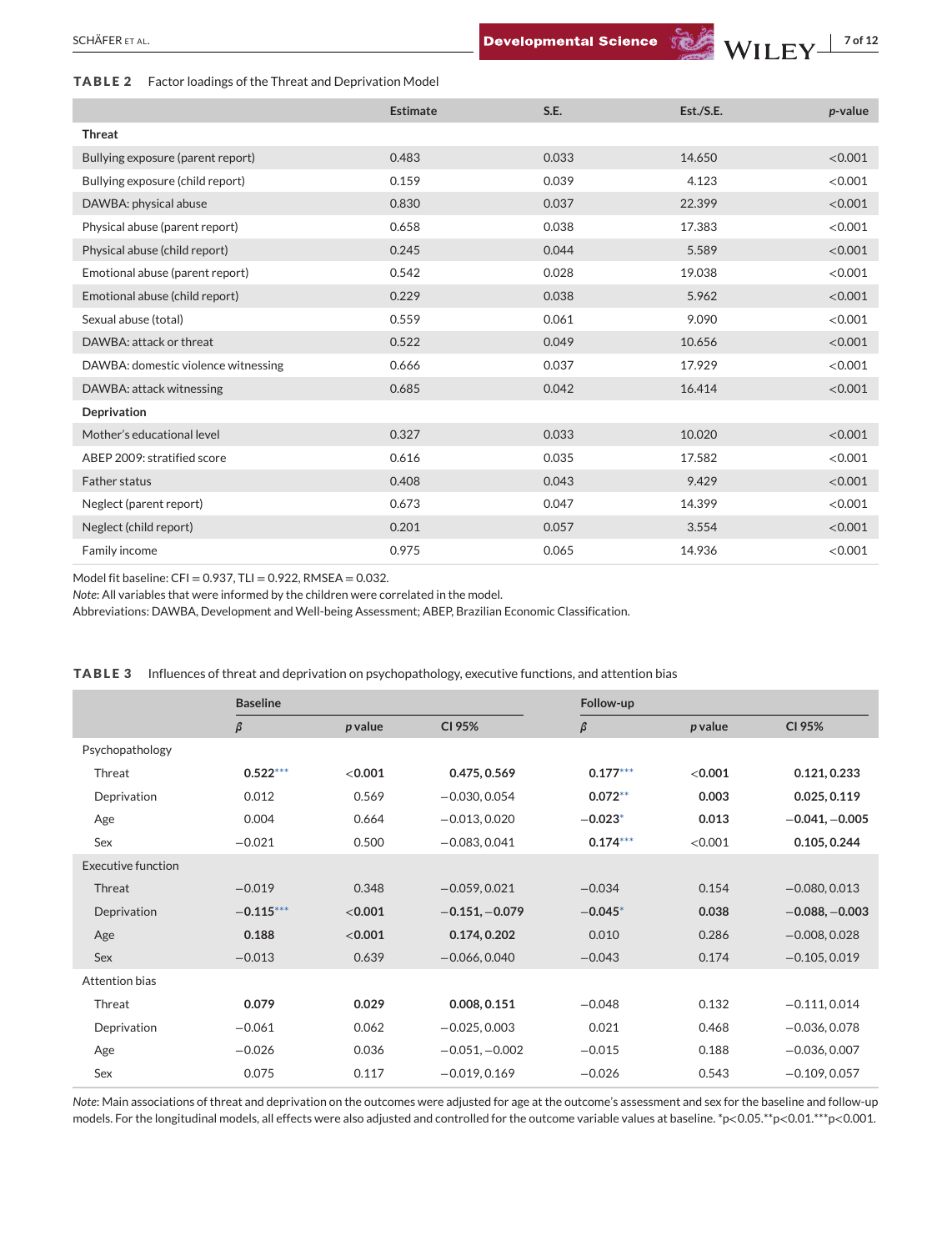# **3.4 Internalizing- and externalizing-specific psychopathology**

Exploratory analyses indicated that higher levels of threat at baseline were associated with higher levels of both internalizing ( $\beta = 0.143$ , *p* < 0.001; 95% CI [0.101, 0.186]) and externalizing psychopathology (*β* = 0.170, *p* < 0.001; 95% CI [0.129, 0.211]) at baseline. No longitudinal associations, nor association with levels of deprivation were found (Supplemental Table S13). One significant interaction between threat and age in predicting internalizing psychopathology at baseline was found ( $β = 0.033$ ,  $p = 0.002$ ; 95% CI [0.012, 0.053]) (Supplemental Table S16), suggesting that the influence of threat on internalizing psychopathology was stronger for older children than younger children (Supplemental Figure S5). Detailed results can be found in the Supplemental Material.

## **3.5 Executive functions**

Higher levels of deprivation at baseline were associated with worse performance on EF tasks at both baseline (*β* = −0.115, *p* < 0.001, 95% CI [−0.151, −0.079]) and follow-up (*β* = −0.045, *p* = 0.038, 95% CI [-0.088, -0.003]). Exposure to threat was not associated with performance on EF tasks at baseline or follow-up. No interactions were found between either dimension of adversity with age and sex. The latent model that generated the EFs measures fits the data well according to recommended goodness-of-fit statistics, as described in the Supplemental Material.

# **3.6 Attention orienting toward angry faces**

Biases toward angry faces at baseline were associated with higher levels of threat at baseline (*β* = 0.079, *p* = 0.029, 95% CI [0.008, 0.151]). One interaction between deprivation and age in predicting attention orienting toward angry faces at baseline was found (*β* = 0.041, *p* = 0.007; 95% CI [0.011, 0.072]) (Supplemental Table S10). For younger children, higher deprivation levels were associated with attention orienting *away* angry faces, whereas for older children, higher deprivation levels were associated with attention orienting toward angry faces (Supplemental Table S12 and Supplemental Figure S4).

# **3.7 Exploratory analysis: executive functions and attention orienting towards angry faces as mediators of threat and deprivation on psychopathology, internalizing and externalizing specific psychopathology**

Exploratory mediation models with EF and attention orienting towards angry faces at baseline as mediators indicated significant direct associations of threat and deprivation at baseline with higher levels of psychopathology ( $\beta$  = 0.270,  $p$  < 0.001;  $\beta$  = 0.073,  $p$  = 0.002) and exter-

nalizing psychopathology (*β* = 0.104, *p* < 0.001) 3 years later. A small mediation of deprivation at baseline on psychopathology 3 years later via EF at baseline was significant in this model (*β* = 0.009, *p* = 0.005) (Supplemental Figure S6 and Supplemental Table S18). The same pattern of results was found in the model having EF and attention towards angry faces at follow-up as mediators, showing direct effects of threat and deprivation at baseline on psychopathology (*β* = 0.269, *p* < 0.001;  $\beta = 0.072$ ,  $p = 0.002$ ) and externalizing psychopathology ( $\beta = 0.099$ , *p* < 0.001) 3 years later, as well as a mediation of deprivation at baseline with psychopathology 3 years later via EF at follow-up ( $β = 0.008$ ,  $p = 0.006$ ) (Supplemental Figure S7 and Supplemental Table S19). Detailed results can be found in the Supplemental Material (Supplemental Tables S18 and S19 and Supplemental Figures S6 and S7).

# **4 DISCUSSION**

This study examined theoretical predictions of a dimensional model of childhood adversity (McLaughlin et al., [2014\)](#page-10-0). Our results suggest that threat and deprivation have differential associations with cognitive and emotional development and psychopathology. In particular, higher levels of threat were more strongly associated with psychopathology, and solely predicted higher levels of internalizing and externalizing specific psychopathology cross-sectionally when compared to deprivation. Threat was also the only adversity measure slightly associated with attention bias towards angry faces, while only higher levels of deprivation, but not threat, were associated with worse performance on EF tasks. Additionally, exploratory analyses suggest mediation of higher levels of deprivation with higher levels of psychopathology years later via worse performance on EFs tasks.

Our results are consistent with prior work (Miller et al., [2020;](#page-10-0) Rosen et al., [2019;](#page-11-0) Schaefer et al., [2018;](#page-11-0) Sheridan et al., [2017;](#page-11-0) Weissman et al., [2000\)](#page-11-0) showing that experiences of threat and deprivation are differentially associated with developmental outcomes in children. The effect sizes we found, except for associations between threat and psychopathology, were generally small. This is not surprising, given that these associations were estimated longitudinally over a 3-year interval. The influences on emotional processing, cognition, and psychopathology are multifactorial, and many other relevant factors associated with these aspects of development were not accounted for in our models. This pattern of findings has theoretical implications for conceptual models of adversity and development, as well as clinical implications regarding potential targets for early interventions aimed at preventing the long-term consequences of adversity for mental health and academic achievement.

There is mounting evidence showing that childhood adversity is associated with high levels of psychopathology, both cross-sectionally and prospectively (Caspi et al., [2014;](#page-9-0) Miller, [2015\)](#page-10-0). This link tends to span all forms of psychopathology, including both internalizing and externalizing domains (Mclaughlin et al., [2017\)](#page-10-0)––and therefore associations with general indices of psychopathology (such as the "p" factor) are expected (Dunn et al., [2018\)](#page-9-0) as we confirmed here. In line with previous evidence and theoretical models, we showed that associa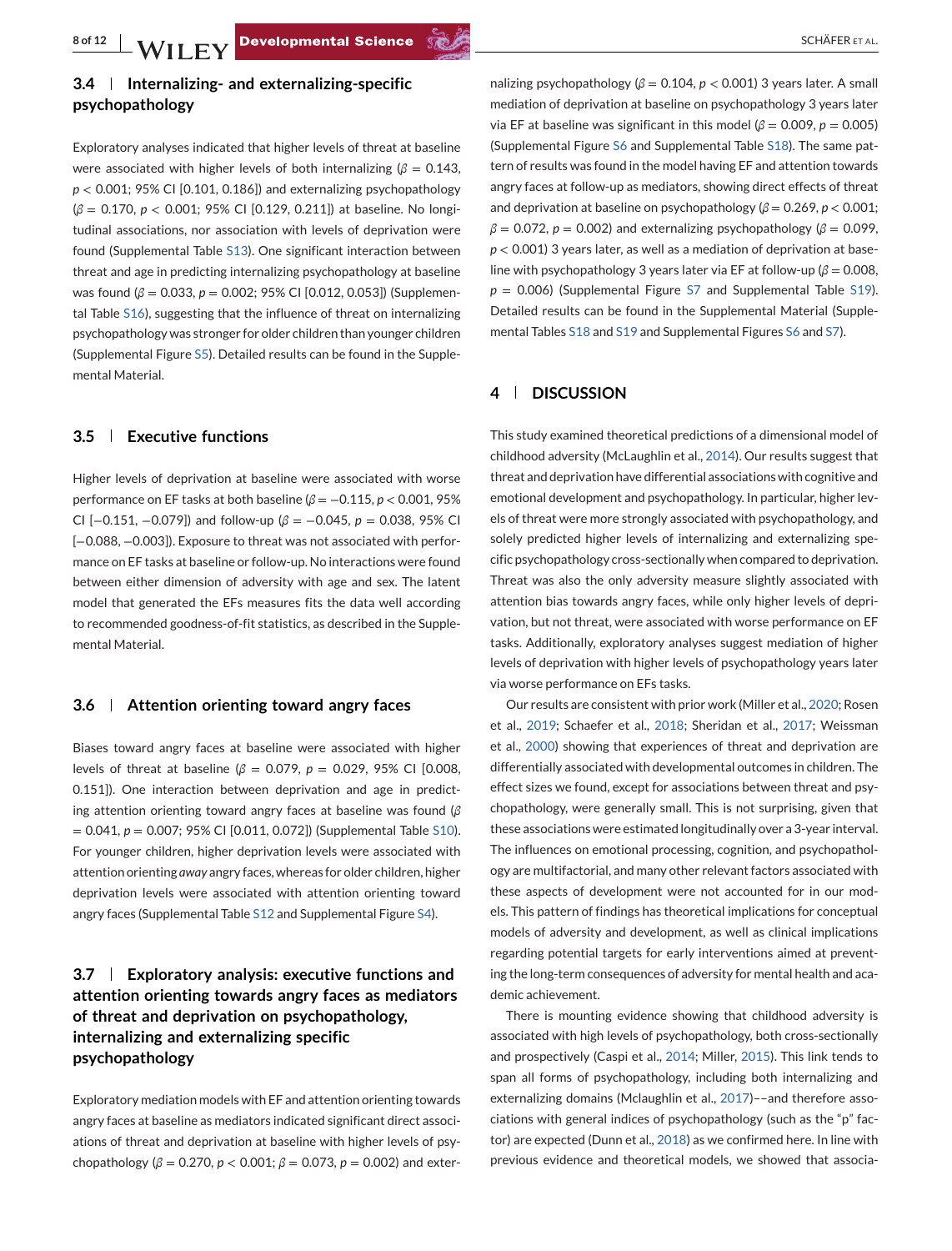tions between adversity and general psychopathology were revealed for both types of adversity domains (Weissman et al., [2000\)](#page-11-0). The associations with general psychopathology were stronger and present at both time points only for threat and not for deprivation, which might suggest a more prominent role of the threat domain on overall psychopathology. Prior work has already demonstrated direct effects of threat and indirect effects of deprivation on psychopathology (Miller et al., [2016, 2020;](#page-10-0) Platt et al., [2018\)](#page-10-0), which is also supported by the mediation path of deprivation on psychopathology through worse performance on EFs tasks that we found on our exploratory analysis.

Additionally, only threat was associated with both specific dimensions of psychopathology, which is also supported by previous evidence on direct associations of threat with internalizing and externalizing problems (Miller et al., [2016\)](#page-10-0). Our interaction analyses of adversity and age on psychopathology and its domains suggested that the association of threat with psychopathology may vary with age and might follow different patterns for general and specific dimensions. Higher levels of threat were significantly associated with higher levels of general psychopathology among younger kids, supporting previous longitudinal findings suggesting that childhood psychopathology symptoms could be primarily explained by proximal, rather than distal environmental experiences (Dunn et al., [2018\)](#page-9-0). Nevertheless, when it comes to specific domains of psychopathology, higher levels of threat were associated with higher levels of internalizing psychopathology among older children. Such result is in line with adolescence being a period of heightened vulnerability for the onset of internalizing psychopathology (Mclaughlin & King, [2015\)](#page-10-0), as well as with documented changes in the heterogeneity and heterotypic stability of emotional and behavioral symptoms throughout development (Picoito et al., [2021\)](#page-10-0). Questions about age-related mechanisms involved in the associations of threat and psychopathology hold the potential to expand the field in promising ways.

Consistent with our hypotheses, higher levels of deprivation, but not threat, were associated with worse performance on EF tasks at baseline and follow-up. This pattern is consistent with previous crosssectional studies observing that experiences characterized by deprivation, and not threat, are related to lower EF (Bos, [2009;](#page-9-0) Machlin et al., [2019;](#page-10-0) Sheridan et al., [2017\)](#page-11-0), and is broadly consistent with theoretical predictions arguing that deprivation may uniquely influence the development of EF in children and adolescents (McLaughlin et al., [2014;](#page-10-0) Sheridan & Mclaughlin, [2014\)](#page-11-0). Also according to our hypotheses, higher levels of threat, but not deprivation, were associated with attention orienting towards angry faces at baseline. Previous research has already shown that children and adolescents who have experienced violence have greater attention bias toward angry faces compared to those that have never experienced threat (Briggs-Gowan et al., [2015;](#page-9-0) Miller, [2015;](#page-10-0) Pollak & Tolley-Schell, [2003\)](#page-10-0). Interestingly, our analysis also suggested that deprivation was associated with attention orienting *away* from angry faces in young children, and attention orienting towards angry faces in the oldest adolescents at baseline. These results are consistent with previous data reporting on age varying associations of adversity with attention bias (Reinholdt-Dunne et al., [2012;](#page-10-0) Weissman et al., [2019\)](#page-11-0), supporting that these associations might depend on

the developmental period of assessment. However, previous research has found different developmental patterns. Studies have shown a pattern of maltreated children exhibiting a bias towards threat and adolescents a bias away from threat (Weissman et al., [2019\)](#page-11-0), as well as younger anxious children presenting greater anxiety-related processing bias for angry faces when compared to older children (Reinholdt-Dunne et al., [2012\)](#page-10-0). Such contradictory findings from the ones reported in this study might be related to differential influences of different types of adversities being experienced. They also raise questions concerning what age-relevant mechanisms might be involved in the association between adversity in the form of deprivation and attention bias related to threatful stimuli. Replication of these age interactions in additional samples is an important next step.

Our study has several strengths. First, by using a dimensional approach to childhood adversities, we were able to distinguish possible differential associations of distinct experiences with psychopathology, EF, and attention orienting toward angry faces. We provide supporting evidence of the pathways through which adversity influences different developmental domains in a large, longitudinal sample from a middleincome country, extending prior work that has been done almost exclusively in high-income contexts. Second, our longitudinal design allowed us to explore the associations of threat and deprivation with developmental change in these domains over time, which has rarely been done in existing studies of adversity dimensions.

Some limitations also should be noted. First, our results are mainly observational, therefore no conclusions about the causality of the associations found can be made. Second, the deprivation dimension is also characterized by emotional neglect, and an absence of cognitive stimulation, or the lack of an enriched cognitive environment (Sheridan & Mclaughlin, [2014\)](#page-11-0). Our deprivation dimension was primarily a measure of physical neglect and material deprivation, and as such did not directly measure emotional deprivation or other aspects of cognitive stimulation. The lack of assessment of emotional neglect and cognitive stimulation in this study means that inferences apply largely to the material and physical aspects of deprivation and cannot be generalized to the comprehensive experience of deprivation more broadly. Third, attention orienting toward angry faces captures only one relatively constrained domain of emotional processing. Because no other measure of emotional information processing was assessed in this study, we were not able to capture the associations of adversity with other domains of emotional processing argued to be particularly likely to be influenced by threat-related adversity, including emotional reactivity, emotional learning, and emotion regulation (McLaughlin & Lambert, [2017\)](#page-10-0). Finally, there is no data available on children's age of adversity exposure. To understand possible associations among exposure to adversity, age, and psychopathology, the developmental period of exposure should be assessed.

Exposure to adversity, especially during childhood, is a complex phenomenon with meaningful and well-established influences on child development. Because adversity can take many forms, dimensional models—as the one investigated here—might help to disentangle the specific developmental correlates of different types of adverse early environments and the mechanisms through which they confer risk for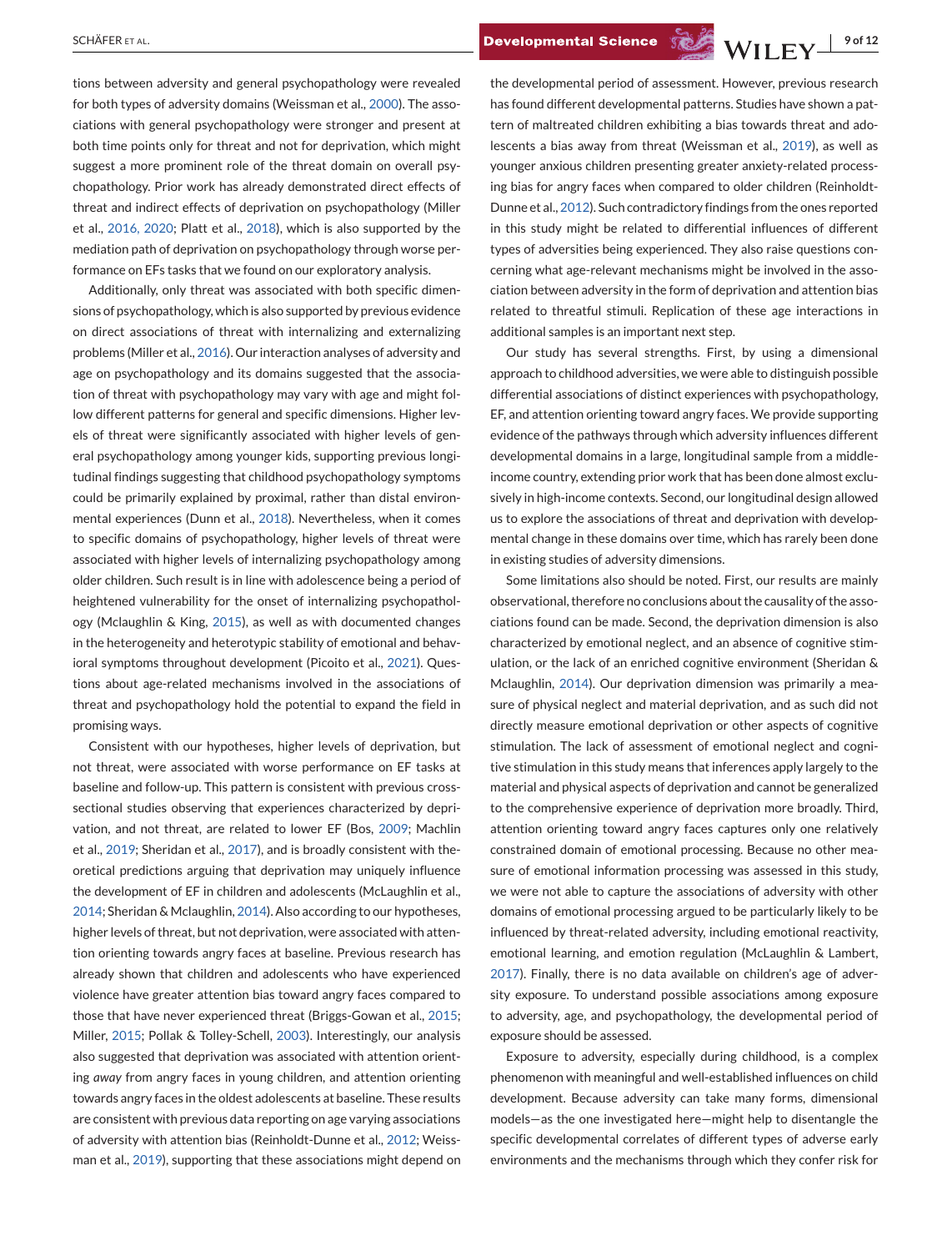<span id="page-9-0"></span>psychopathology. Understanding these pathways is critical for developing interventions to buffer the influence of adversity experiences on children's development.

#### **ACKNOWLEDGMENTS**

The authors thank the children and families from the Brazilian High-Risk Cohort for Psychiatric Disorders, as well as all the researchers and staff for making this study possible. This work is supported by the National Institute of Developmental Psychiatry for Children and Adolescents, through research grants from the *Conselho Nacional de Desenvolvimento Científico e Tecnológico* (CNPq, Brazil; Grant Numbers 73974/2008-0, 465550/2014-2); the *Coordenação de Aperfeiçoamento de Pessoal de Nível Superior* (CAPES, Brazil); the *Fundação de Amparo à pesquisa do Estado de São Paulo* (FAPESP, Brazil; Grant Numbers 2008/57896-8, 2014/50917-0); and the *Fundação de Amparo à Pesquisa do Estado do Rio Grande do Sul* (FAPERGS, Brazil).

#### **CONFLICTS OF INTEREST**

Dr. Pan has received payment for the development of educational material for AstraZeneca and Janssen-Cilag. Dr. Rohde has served on speakers bureaus, on advisory boards, or as a consultant for Eli Lilly, Janssen-Cilag, Medice, Novartis, and Shire; he receives royalties from Oxford University Press and ArtMed; the ADHD and Pediatric Bipolar Disorder Outpatient Programs chaired by him have received unrestricted educational and research support from Eli Lilly, Janssen-Cilag, Novartis, and Shire; and he has received travel grants from Shire and Novartis to attend annual association meetings. Dr. Manfro received research grants from the national funding agencies FAPERGS, CAPES, and CNPq. Dr. Miguel received research grants from the national funding agencies CAPES, CNPq, and FAPESP. Dr. Hoffmann is supported by the research grant of the Brazilian Ministry of Health under the "Termo de Execução Descentralizada––TED 12/2019." Dr. Salum is supported by the National Institute of Mental Health (Grant Number R01MH120482). The other authors have no conflict of interests, which impact this work.

#### **ETHICAL STANDARDS**

The authors assert that all procedures contributing to this work comply with the ethical standards of the relevant national and institutional committees on human experimentation and with the Helsinki Declaration of 1975, as revised in 2008.

#### **AUTHOR CONTRIBUTIONS**

*Conceptualization*: Julia L. Schäfer and Giovanni A. Salum. *Data curation*: Maurício S. Hoffmann and André Simioni. *Formal analysis*: Julia L. Schäfer, Giovanni A. Salum, and Maurício S. Hoffmann. *Funding acquisition*: Luis A. Rohde, Eurípedes C. Miguel, and Giovanni A. Salum. *Project administration*: Julia L. Schäfer, Luis A. Rohde, Giovanni A. Salum, Eurípedes C. Miguel, Pedro Pan, and Gisele G. Manfro. *Supervision*: Giovanni A. Salum and Katie A. McLaughlin. *Writing–original draft*: Julia L. Schäfer. *Writing–review and editing*: Giovanni A. Salum, Katie A. McLaughlin, Pedro Pan, Luis A. Rohde, Eurípedes C. Miguel, and Gisele G. Manfro.

#### **DATA AVAILABILITY STATEMENT**

The data that support the findings of this study are available on request from the corresponding author, JLS. The data are not publicly available due to their containing information that could compromise the privacy of research participants.

#### **ORCID**

*Julia Luiza Schäfe[r](https://orcid.org/0000-0002-5882-6775)* <https://orcid.org/0000-0002-5882-6775>

#### **REFERENCES**

- Achenbach, T.M.(2001). *Manual for the ASEBA school-age forms & profiles*.*University of Vermont, Research Center for Children, Youth & Families*.
- Associação Brasileira de Empresas (ABEP). (2010). *Critério de Classificação Econômica Brasil*.
- Barkley, R. A. (1997). Behavioral inhibition sustained attention, and executive functions: Constructing a unifying theory of ADHD. *Psychological Bulletin*, *121*(1), 65–94. [https://doi.org/10.1037/0033-2909.121](https://doi.org/10.1037/0033-2909.121.1.65) [.1.65](https://doi.org/10.1037/0033-2909.121.1.65)
- Bitsakou, P., Psychogiou, L., Thompson, M., & Sonuga-Barke, E. J. S. (2008). Inhibitory deficits in attention-deficit/hyperactivity disorder are independent of basic processing efficiency and IQ. *Journal of Neural Transmission*, *115*(2), 261–268. <https://doi.org/10.1007/s00702-007-0828-z>
- Bordin, I. A., Rocha, M. M., Paula, C. S., Teixeira, M. C. T. V., Achenbach, T. M., Rescola, L. A., & Silvares, E. F. (2013). Child Behavior Checklist (CBCL), Youth Self- Report (YSR) and Teacher's Report Form (TRF): An overview of the development of the original and Brazilian versions. *Cadernos de Saúde Pública*, *29*(1), 13–28.
- Bos, K. J. (2009). Effects of early psychosocial deprivation on the development of memory and executive function. *Frontiers in Behavioral Neuroscience*, *3*, 1–7.
- Briggs-Gowan, M. J., Pollak, S. D., Grasso, D., Voss, J., Mian, N. D., Zobel, E., Mccarthy, K. J., Wakschlag, L. S., & Pine, D. S. (2015). Attention bias and anxiety in young children exposed to family violence. *Journal of Child Psychology and Psychiatry*, *56*(11), 1194–1201. [https://doi.org/10.1111/](https://doi.org/10.1111/jcpp.12397) [jcpp.12397](https://doi.org/10.1111/jcpp.12397)
- Busso, D. S., McLaughlin, K. A., & Sheridan, M. A. (2017). Dimensions of adversity, physiological reactivity, and externalizing psychopathology in adolescence: Deprivation and threat. *Psychosomatic Medicine*, *79*(2), 162–171. <https://doi.org/10.1097/PSY.0000000000000369>
- Caspi, A., Houts, R. M., Belsky, D. W., Goldman-Mellor, S. J., Harrington, H., Israel, S., Meier, M. H., Ramrakha, S., Shalev, I., Poulton, R., & Moffitt, T. E. (2014). The p factor: One general psychopathology factor in the structure of psychiatric disorders?*Clinical Psychological Science*, *2*(2), 119–137. <https://doi.org/10.1177/2167702613497473>
- Clark, D. A., Hicks, B. M., Angstadt, M., Rutherford, S., Taxali, A., Hyde, L., Weigard, A., Heitzeg, M. M., & Sripada, C. (2021). The general factor of psychopathology in the Adolescent Brain Cognitive Development (ABCD) Study: A comparison of alternative modeling approaches. *Clinical Psychological Science*, *9*(2), 169–182. [https://doi.org/10.1177/](https://doi.org/10.1177/2167702620959317) [2167702620959317](https://doi.org/10.1177/2167702620959317)
- Costello, E. J., Erkanli, A., Fairbank, J. A., & Angold, A. (2002). The prevalence of potentially traumatic events in childhood and adolescence. *Journal of Traumatic Stress: Official Publication of The International Society for Traumatic Stress Studies*, *15*(2), 99–112.
- Dunn, E. C., Soare, T. W., Raffeld, M. R., Busso, D. S., Crawford, K. M., Davis, K. A., Fisher, V. A., Slopen, N., Smith, A. D. A. C., Tiemeier, H., & Susser, E. S. (2018). What life course theoretical models best explain the relationship between exposure to childhood adversity and psychopathology symptoms: Recency, accumulation, or sensitive periods?. *Psychological Medicine*, *48*(15), 2562–2572.
- Goodman, R., Ford, T., Richards, H., Gatward, R., & Meltzer, H. (2000). The Development andWell-Being Assessment: Description and initial validation of an integrated assessment of child and adolescent psychopathol-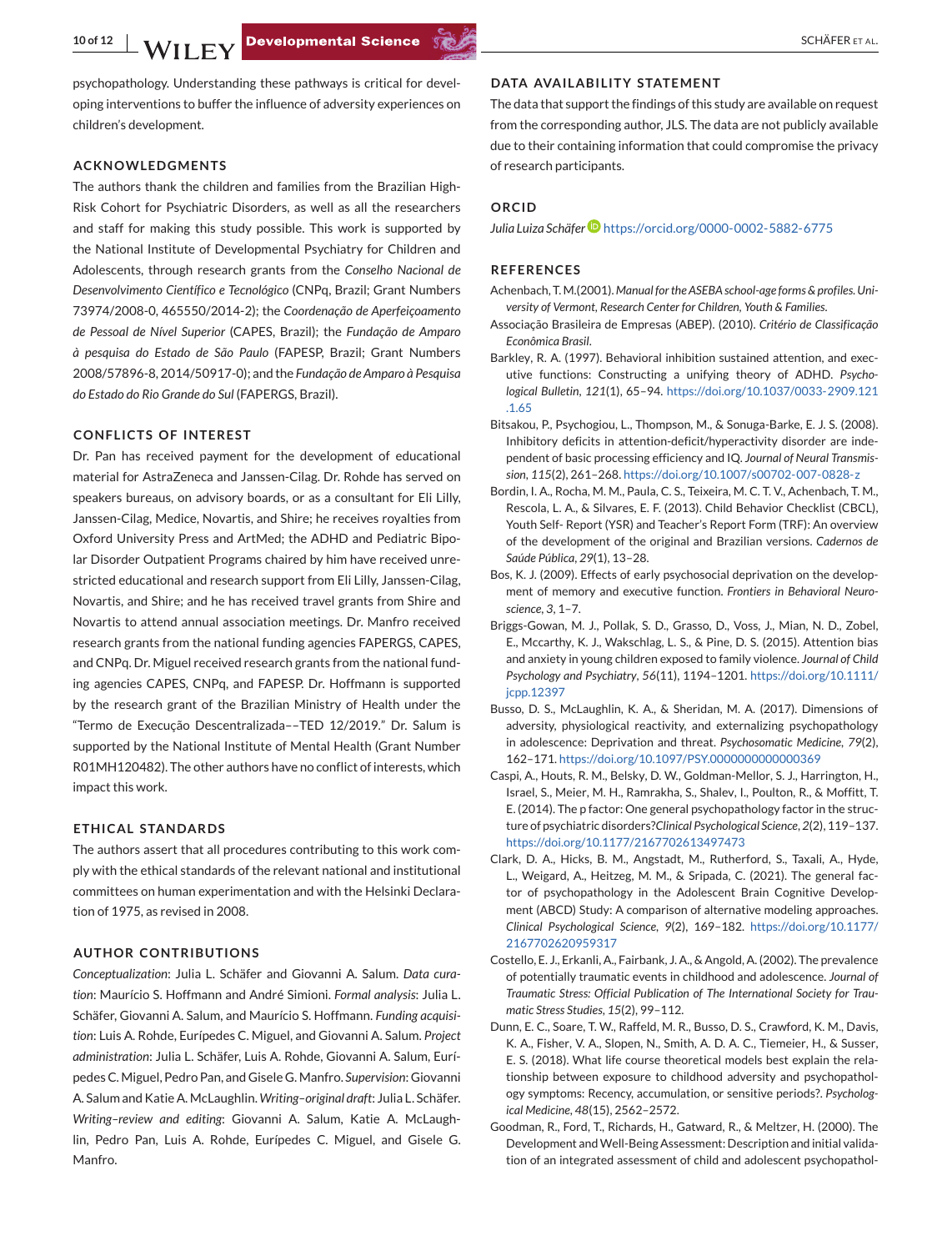<span id="page-10-0"></span>ogy. *Journal of Child Psychology and Psychiatry and Allied Disciplines*, *41*(5), 645–655. <https://doi.org/10.1111/j.1469-7610.2000.tb02345.x>

- Green, J. G., McLaughlin, K. A., Berglund, P. A., Gruber, M. J., Sampson, N. A., Zaslavsky, A. M., & Kessler, R. C. (2010). Childhood adversity and adult psychopathology in the National Comorbidity Survey Replication (NCS-R)-I: Associations with first onset of DSM-IV disorders. *Archives of General Psychiatry*, *67*(2), 1–21. [https://doi.org/10.1001/archgenpsychiatry.](https://doi.org/10.1001/archgenpsychiatry.2009.186) [2009.186](https://doi.org/10.1001/archgenpsychiatry.2009.186)
- Hogan, A. M., Vargha-Khadem, F., Kirkham, F. J., & Baldeweg, T. (2005). Maturation of action monitoring from adolescence to adulthood: An ERP study. *Developmental Science*, *8*(6), 525–534. [https://doi.org/10.1111/j.](https://doi.org/10.1111/j.1467-7687.2005.00444.x) [1467-7687.2005.00444.x](https://doi.org/10.1111/j.1467-7687.2005.00444.x)
- Hu, L. T., & Bentler, P. M. (1999). Cutoff criteria for fit indexes in covariance structure analysis: Conventional criteria versus new alternatives. *Structural equation Modeling: A Multidisciplinary Journal*, *6*(1), 1–55. [https:](https://doi.org/10.1080/10705519909540118) [//doi.org/10.1080/10705519909540118](https://doi.org/10.1080/10705519909540118)
- Humphreys, K. L., & Zeanah, C. H. (2014). Deviations from the expectable environment in early childhood and emerging psychopathology. *Neuropsychopharmacology*, *40*(1), 153–169.
- Johnson, D., Policelli, J., Li, M., Dharamsi, A., Hu, Q., Sheridan, M. A., McLaughlin, K. A., & Wade, M. (2021). Associations of early-life threat and deprivation with executive functioning in childhood and adolescence: A systematic review and meta-analysis. *JAMA Pediatrics*, *175*(11), e212511–e212511.
- Kline, R. B. (2013). Exploratory and confirmatory factor analysis. In: R. F.Petscher, & C.Schatsschneider (Eds.), *Applied quantitative analysis in the social sciences*(pp. 171–207). Routledge.
- Lambert, H. K., King, K. M., Monahan, K. C., & McLaughlin, K. A. (2017). Differential associations of threat and deprivation with emotion regulation and cognitive control in adolescence. *Development and Psychopathology*, *29*(3), 929–940. <https://doi.org/10.1017/S0954579416000584>
- Lansford, J. E., Dodge, K. A., Pettit, G. S., Bates, J. E., Crozier, J., & Kaplow, J. (2002). A 12-year prospective study of the long-term effects of early child physical maltreatment on psychological, behavioral, and academic problems in adolescence. *Archives of Pediatrics and Adolescent Medicine*, *156*(8), 824–830. <https://doi.org/10.1001/archpedi.156.8.824>
- Machlin, L., Miller, A. B., Snyder, J., McLaughlin, K. A., & Sheridan, M. A. (2019). Differential associations of deprivation and threat with cognitive control and fear conditioning in early childhood. *Frontiers in Behavioral Neuroscience*, *13*, 1–14.
- Magruder, K. M., & McLaughlin, K. A., & Elmore Borbon, D. L. (2017). Trauma is a public health issue. *European Journal of Psychotraumatology*, *8*(1), 1375338. <https://doi.org/10.1080/20008198.2017.1375338>
- Manfro, A. G., Santoro, M., Polanczyk, G. V., Gadelha, A., Pan, P. M., Bressan, R. A., Brietzke, E., Talarico, F., Belangero, S., Rohde, L. A., & Salum, G. A. (2019). Heterotypic trajectories of dimensional psychopathology across the lifespan: The case of youth-onset attention deficit/hyperactivity disorder. *Journal of Child Psychology and Psychiatry and Allied Disciplines*, *60*(5), 533–544. <https://doi.org/10.1111/jcpp.12987>
- Martel, M. M., Pan, P. M., Hoffmann, M. S., Gadelha, A., Rosário, M. C., Jair, J., Manfro, G. G., Miguel, E. C., Paus, T., Bressan, R. A., Rohde, L. A., & Salum, G. A. (2016). A general psychopathology factor (P factor) in children: Structural model analysis and external validation through familial risk and child global executive function. *Journal of Abnormal Psychology*, *126*(1), 137–148.
- McLaughlin, K. A. (2016). Future directions in childhood adversity and youth psychopathology. *Journal of Clinical Child and Adolescent Psychology*, *45*(3), 361–382. <https://doi.org/10.1080/15374416.2015.1110823>
- McLaughlin, K. A., DeCross, S. N., Jovanovic, T., & Tottenham, N. (2019). Mechanisms linking childhood adversity with psychopathology: Learning as an intervention target. *Behaviour Research and Therapy*, *118*, 101–109. <https://doi.org/10.1016/j.brat.2019.04.008>
- Mclaughlin, K. A., Green, J. G., Gruber, M. J., Sampson, N. A., Zaslavsky, A. M., & Kessler, R. C. (2012). Childhood adversities and first onset of psychi-

atric disorders in a national sample of US adolescents. *Archives of General Psychiatry*, *69*(11), 1151–1160.

- Mclaughlin, K. A., & King, K. (2015). Developmental trajectories of anxiety and depression in early adolescence. *Journal of Abnormal Child Psychology*, *43*(2), 311–323.
- McLaughlin, K. A., & Lambert, H. K. (2017). Child trauma exposure and psychopathology: Mechanisms of risk and resilience. *Current Opinion in Psychology*, *14*, 29–34. <https://doi.org/10.1016/j.copsyc.2016.10.004>
- Mclaughlin, K. A., & Sheridan, M. A. (2016). Beyond cumulative risk : A dimensional approach to childhood adversity. *Current Directions in Psychological Science*, *25*(4), 239–245.
- McLaughlin, K. A., Sheridan, M. A., & Lambert, H. K. (2014). Childhood adversity and neural development: Deprivation and threat as distinct dimensions of early experience. *Neuroscience and Biobehavioral Reviews*, *47*, 578–591. <https://doi.org/10.1016/j.neubiorev.2014.10.012>
- Mclaughlin, K. A., Sheridan, M. A., & Nelson, C. A. (2017). Neglect as a violation of species-expectant experience: Neurodevelopmental consequences. *Biological Psychiatry*, *82*(7), 462–471. [https://doi.org/10.1016/j.](https://doi.org/10.1016/j.biopsych.2017.02.1096) [biopsych.2017.02.1096](https://doi.org/10.1016/j.biopsych.2017.02.1096)
- Miller, A. B., Machlin, L., McLaughlin, K. A., & Sheridan, M. A. (2020). Deprivation and psychopathology in the Fragile Families Study: A 15-year longitudinal investigation. *Journal of Child Psychology and Psychiatry* , *62*(4), 382-391.
- Miller, A. B., Sheridan, M., Hanson, J. L., Mclaughlin, K. A., Bates, J. E., Lansford, J. E., Pettit, G. S., & Dodge, K. A. (2016). Dimensions of Deprivation and threat, psychopathology, and potential mediators: A multi-year longitudinal analysis. *Journal of Abnormal Psychology*, *127*(2), 160–170. <https://doi.org/10.1037/abn0000331>
- Miller, L. E. (2015). Perceived threat in childhood: A review of research and implications for children living in violent households. *Trauma, Violence, and Abuse*, *16*(2), 153–168. [https://doi.org/10.1177/](https://doi.org/10.1177/1524838013517563) [1524838013517563](https://doi.org/10.1177/1524838013517563)
- Picoito, J., Santos, C., & Nunes, C. (2021). Heterogeneity and heterotypic continuity of emotional and behavioural profiles across development. *Social Psychiatry and Psychiatric Epidemiology*, *56*(5), 807–819. [https://doi.](https://doi.org/10.1007/s00127-020-01903-y) [org/10.1007/s00127-020-01903-y](https://doi.org/10.1007/s00127-020-01903-y)
- Platt, J. M., McLaughlin, K. A., Luedtke, A. R., Ahern, J., Kaufman, A. S., & Keyes, K. M. (2018). Targeted estimation of the relationship between childhood adversity and fluid intelligence in a US population sample of adolescents. *American Journal of Epidemiology*, *187*(7), 1456–1466. [https:](https://doi.org/10.1093/aje/kwy006) [//doi.org/10.1093/aje/kwy006](https://doi.org/10.1093/aje/kwy006)
- Pollak, S. D., Cicchetti, D., Hornung, K., & Reed, A. (2000). Recognizing emotion in faces: Developmental effects of child abuse and neglect. *Developmental Psychology*, *36*(5), 679–688. [https://doi.org/10.1037/0012-1649.](https://doi.org/10.1037/0012-1649.36.5.679) [36.5.679](https://doi.org/10.1037/0012-1649.36.5.679)
- Pollak, S. D., & Kistler, D. J. (2002). Early experience is associated with the development of categorical representations for facial expressions of emotion. *Proceedings of the National Academy of Sciences*, *99*(13), 9072– 9076. <https://doi.org/10.1073/pnas.142165999>
- Pollak, S. D., & Sinha, P. (2002). Effects of early experience on children's recognition of facial displays of emotion. *Developmental Psychology*, *38*(5), 784–791. <https://doi.org/10.1037/0012-1649.38.5.784>
- Pollak, S. D., & Tolley-Schell, S. A. (2003). Selective attention to facial emotion in physically abused children. *Journal of Abnormal Psychology*, *112*, 323–338. <https://doi.org/10.1037/0021-843X.112.3.323>
- Reinholdt-Dunne, M. L., Mogg, K., Esbjorn, B. H., & Bradley, B. P. (2012). Effects of age and anxiety on processing threat cues in healthy children. *Journal of Experimental Psychopathology*, *3*(1), 30–41. [https://doi.org/10.](https://doi.org/10.5127/jep.019611) [5127/jep.019611](https://doi.org/10.5127/jep.019611)
- Romeo, R. R., Leonard, J. A., Robinson, S. T., West, M. R., Mackey, A. P., Rowe, M. L., & Gabrieli, J. D. E. (2018). Beyond the 30-million-word gap: Children's conversational exposure is associated with language-related brain function. *Psychological Science*, *29*(5), 700–710. [https://doi.org/10.1177/](https://doi.org/10.1177/0956797617742725) [0956797617742725](https://doi.org/10.1177/0956797617742725)